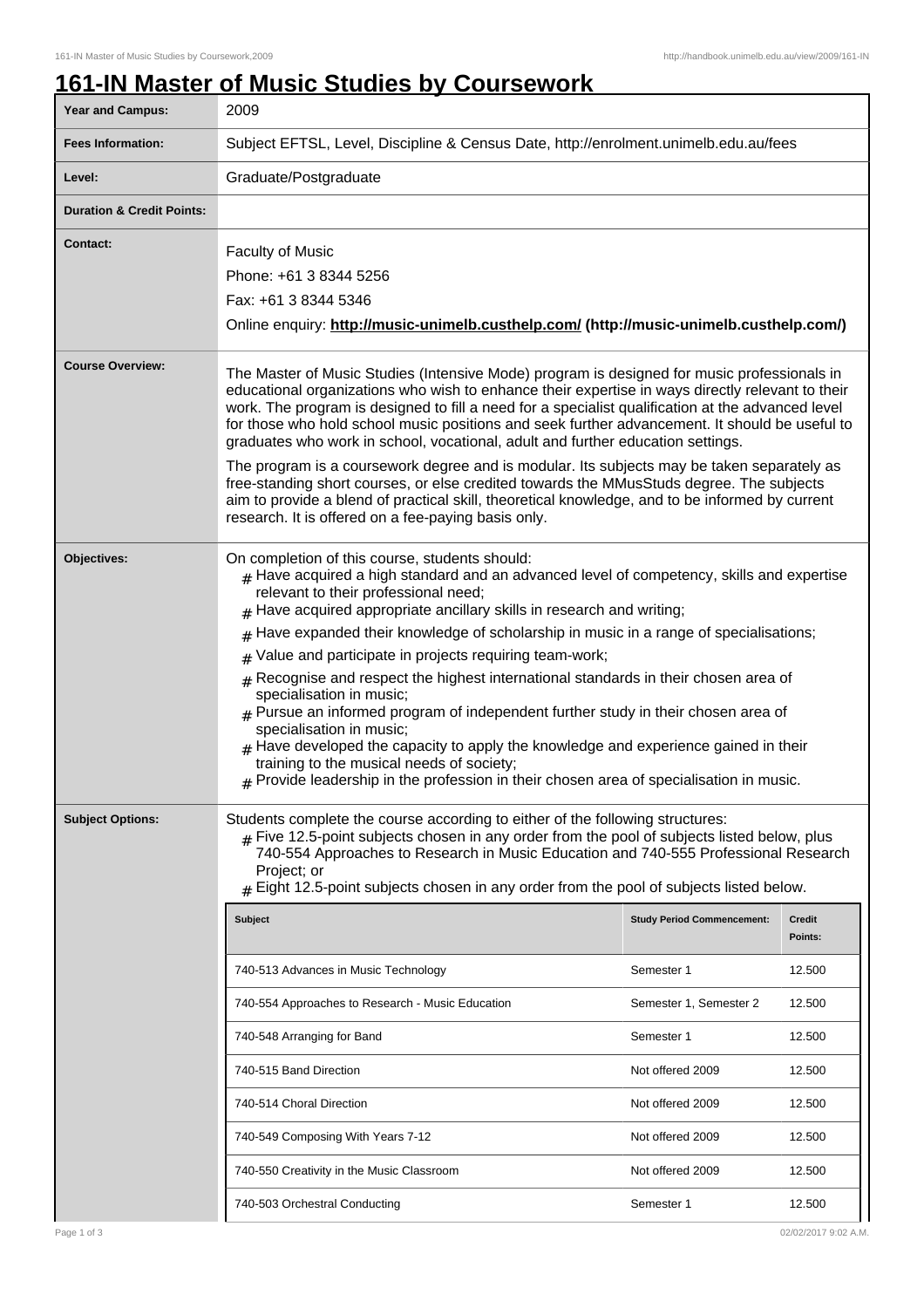|                                                   | 740-553 Orchestral Conducting 2                                                                                                                                                                                                                                                                                                                                                                                                                                                                 | Semester 2             | 12.500 |  |
|---------------------------------------------------|-------------------------------------------------------------------------------------------------------------------------------------------------------------------------------------------------------------------------------------------------------------------------------------------------------------------------------------------------------------------------------------------------------------------------------------------------------------------------------------------------|------------------------|--------|--|
|                                                   | 740-529 Piano Pedagogy                                                                                                                                                                                                                                                                                                                                                                                                                                                                          | Semester 2             | 12.500 |  |
|                                                   | 740-555 Professional Research Project                                                                                                                                                                                                                                                                                                                                                                                                                                                           | Semester 1, Semester 2 | 25.000 |  |
|                                                   | 740-512 Teaching Aural Musicianship                                                                                                                                                                                                                                                                                                                                                                                                                                                             | Semester 2             | 12.500 |  |
|                                                   | 740-551 Teaching Popular Music                                                                                                                                                                                                                                                                                                                                                                                                                                                                  | Semester 2             | 12.500 |  |
|                                                   | 740-552 Teaching World Music                                                                                                                                                                                                                                                                                                                                                                                                                                                                    | Semester 2             | 12.500 |  |
| <b>Entry Requirements:</b>                        | To be accepted into the Master of Music Studies (Intensive Mode), students should normally<br>have:<br>$#$ completed an approved four-year degree in music; or                                                                                                                                                                                                                                                                                                                                  |                        |        |  |
|                                                   | $_{\text{\#}}$ achieved a record of professional experience and training, recognised by the Faculty as                                                                                                                                                                                                                                                                                                                                                                                          |                        |        |  |
|                                                   | equivalent to a four-year degree in music.<br><b>Application Procedure</b>                                                                                                                                                                                                                                                                                                                                                                                                                      |                        |        |  |
|                                                   | Subjects can be taken individually via the Community Access Program, or for credit towards<br>the Master of Music Studies degree. Application forms are available via the Faculty of<br>Music website: http://www.music.unimelb.edu.au/future/forms/index.html (http://<br>www.music.unimelb.edu.au/future/forms/index.html)                                                                                                                                                                    |                        |        |  |
|                                                   | Students are encouraged to provide as much detailed information as possible, including a full<br>Curriculum Vitae if applicable, in support of their application.                                                                                                                                                                                                                                                                                                                               |                        |        |  |
|                                                   | Certified transcripts of academic records at any tertiary institution other than The University<br>of Melbourne must be forwarded with the application. If the transcription is not in English, a<br>certified translation must be provided.                                                                                                                                                                                                                                                    |                        |        |  |
| <b>Core Participation</b><br><b>Requirements:</b> | It is University policy to take all reasonable steps to minimise the impact of disability upon<br>academic study, and reasonable adjustments will be made to enhance a student's participation<br>in the University's programs. Students who feel their disability will impact on meeting the<br>requirements of this course are encouraged to discuss this matter with a Faculty Student<br>Adviser and the Disability Liaison Unit.                                                           |                        |        |  |
| <b>Graduate Attributes:</b>                       | University of Melbourne postgraduate coursework degrees seek to develop graduates who<br>demonstrate a capacity for contemporary professional practice and/or specialist knowledge<br>and theory. Postgraduate coursework degrees have multiple purposes. They are designed to<br>provide students with the opportunity for advanced knowledge and understanding in a specialist<br>area; to enhance professional knowledge and skills; and to engage with new and emerging<br>fields of study. |                        |        |  |
| <b>Generic Skills:</b>                            | The University expects its postgraduate coursework graduates to have the following qualities<br>and skills:                                                                                                                                                                                                                                                                                                                                                                                     |                        |        |  |
|                                                   | $#$ An advanced understanding of the changing knowledge base in the specialist area;                                                                                                                                                                                                                                                                                                                                                                                                            |                        |        |  |
|                                                   | $#$ An ability to evaluate and synthesise the research and professional literature in the<br>discipline                                                                                                                                                                                                                                                                                                                                                                                         |                        |        |  |
|                                                   | Advanced skills and techniques applicable to the discipline;                                                                                                                                                                                                                                                                                                                                                                                                                                    |                        |        |  |
|                                                   | Well-developed problem-solving abilities in the discipline area, characterised by flexibility of<br>approach;                                                                                                                                                                                                                                                                                                                                                                                   |                        |        |  |
|                                                   | $#$ Advanced competencies in areas of professional expertise and/or scholarship;<br>$#$ A capacity to articulate their knowledge and understanding in oral and written                                                                                                                                                                                                                                                                                                                          |                        |        |  |
|                                                   | presentations;<br>$#$ An advanced understanding of the international context and sensitivities of the specialist                                                                                                                                                                                                                                                                                                                                                                                |                        |        |  |
|                                                   | area:<br>An appreciation of the design, conduct and reporting of original research;                                                                                                                                                                                                                                                                                                                                                                                                             |                        |        |  |
|                                                   | A capacity to manage competing demands on time, including self-directed project work;<br>#                                                                                                                                                                                                                                                                                                                                                                                                      |                        |        |  |
|                                                   | A profound respect for truth and intellectual integrity, and for the ethics of scholarship;<br>#                                                                                                                                                                                                                                                                                                                                                                                                |                        |        |  |
|                                                   | An appreciation of the ways in which advanced knowledge equips the student to offer<br>#<br>leadership in the specialist area;                                                                                                                                                                                                                                                                                                                                                                  |                        |        |  |